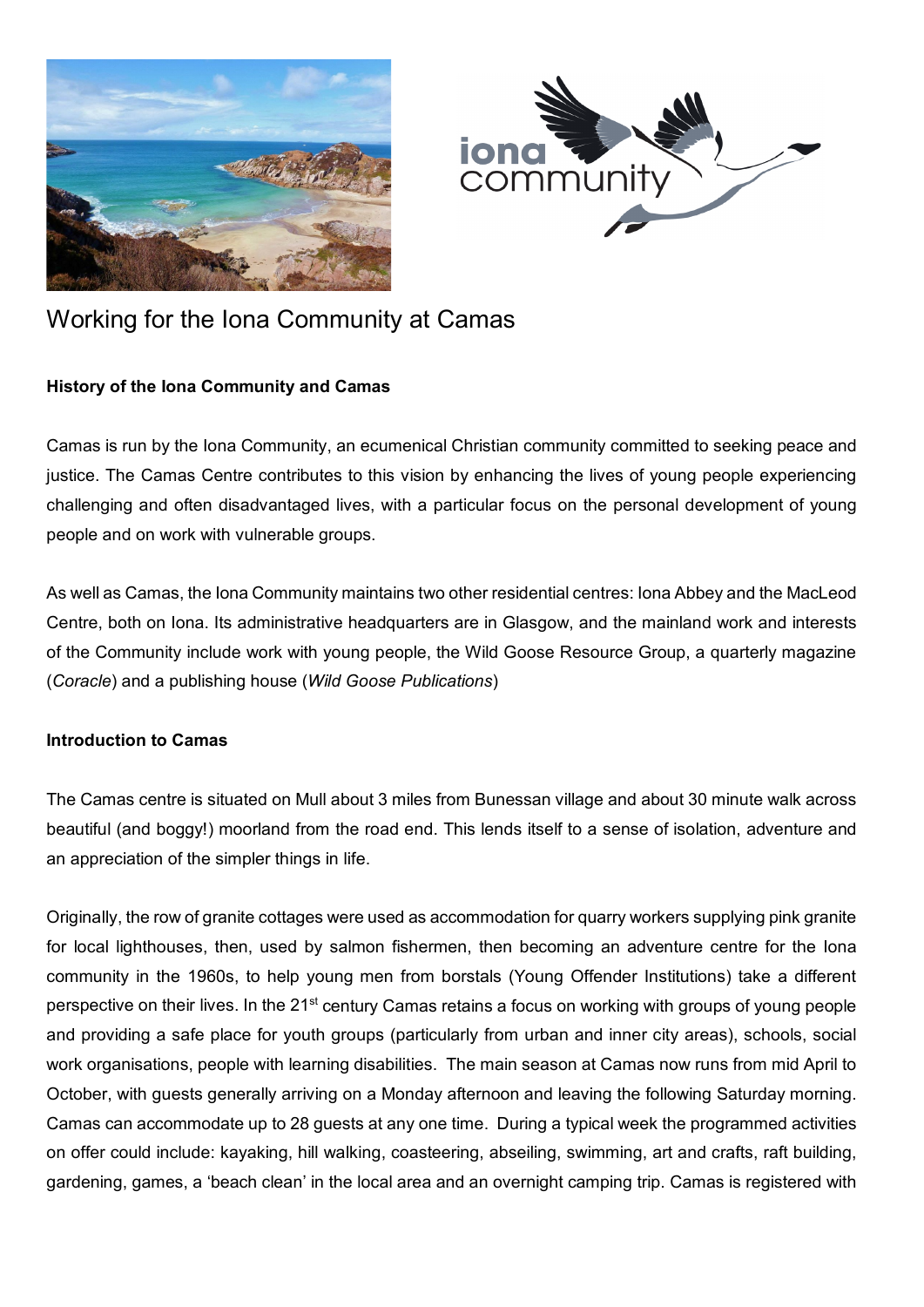the Adventure Activities Licensing Service (AALS) as an outdoor centre; staff lead and assist with these activities according to their experience, qualifications and training. All Camas staff also take part in the domestic and maintenance tasks necessary to keep the centre running.

Work at Camas is all-embracing. Daily chores, outdoor activities, art, music, games and meals are all shared with our guests. It can be very demanding and deeply satisfying. A routine day might include cooking scones and porridge for breakfast, weeding in the garden, delivering a kayak session, listening to a young person's story with empathy and compassion and singing songs with the group until late evening. In addition the resident staff day might be organising work loads for volunteers, liaising with guest leaders or updating health and safety documents.

Staff have 1 ½ days off from Saturday afternoon to Monday morning, plus a half day during the week. We regularly visit Iona to share time with resident and volunteer staff there. Volunteers at Camas usually stay for the whole of the summer season, this starts around late April and finishes early September, though dates of stay are flexible. Resident staff normally stay at the centre for either 9 months or year round depending on their role.

The Camas staff team (of up to 11 people) is made up of Resident Staff, employed for between one season and 3 years, and Volunteers, usually here for between 4 to 6 months.

All staff must embrace the nature of shared living in community. Inevitably, personal issues and difficulties will arise and being able to approach these difficulties in oneself and with others in a way that supports the community is essential.

It is a basic and healthy lifestyle, fun, joyful, tearful and enormously supportive through close team relationships. Accommodation is in single rooms within the cottages. All electricity is generated by a wind turbine and so, if there is no wind there is no hot water. Food is mostly vegetarian and, where possible, harvested from our garden.

Camas has an environmental ethos which is integral to all that we do. The John Muir Award is offered as part of many programmes. One particular focus for this is the organic garden and tree nursery and both staff and guests are encouraged to participate in environmental projects and gardening tasks.

Although very much a resource of the Iona Community, formal Christian worship is not regularly pursued at the centre. Instead, staff facilitate morning and evening "reflections" designed to engage staff and guests in contemplation about events of the day, themselves, the environment, past and futures. Camas takes heart from the beauty of creation, revealed in the wildlife, cliffs, crags and white sand beaches near to the centre.